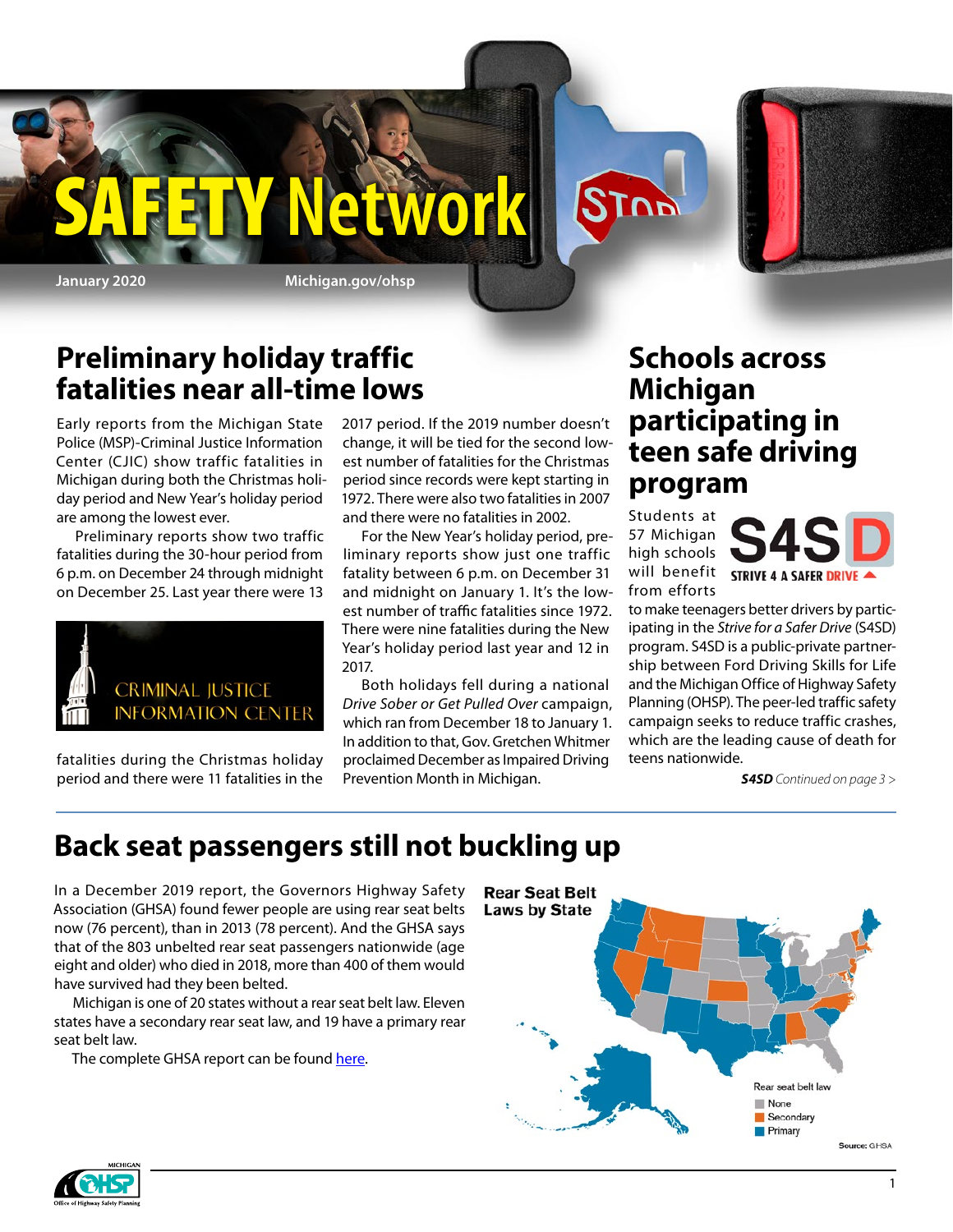**January** 2020 Michigan.gov/ohsp

# SAFETY **Network**



## **OHSP staff provide winter driving tips**

During the month of December, OHSP staff members posted winter driving tips to the office's Twitter page. Tips included using your blinker, how to check your tire tread with a penny, remembering to move over for emergency vehicles, and buckling up in the back seat. All of the tips can be found by searching #OHSPTips on

Twitter, or clicking [here.](https://twitter.com/search?q=%23ohsptips&src=typd) In total, the tips received more than 118,000 impressions, 120 retweets and 172 likes.



Michigan Office of Highway Safety Planning @ @ N - Dec 20, 2019 Today's @MIOHSP traffic safety tip comes from Jean: Even Santa knows not to drive his sleigh after a little too much "eggnog." Don't go from the bar to behind bars - make sure you have a safe ride home this holiday season. #DriveSober #OHSPTips



*Jean Shattuck's tip on sober driving had the most impressions of all the tips (36,088).* 



*The tips ran from Dec. 1 to Dec. 24.*



*National Law Enforcement Liaison program coordinator Tim Burrows speaks at the Michigan Forum on Highway Traffic Safety and Enforcement, December 5, 2019 in Okemos. The discussion amongst Michigan's law enforcement community centered on the challenges facing traffic enforcement, ideas to overcome those obstacles, and to set a path to reduce traffic fatalities in the state.*



### **What's Ahead**

#### **FEBRUARY 2020**

- **1-2 Super Bowl/***Drive Sober or Get Pulled Over* **social media campaign**
- **6 Traffic Incident Management Action Team meeting.** Horatio Earle Learning Center, 7575 Crowner Drive, Dimondale, 9:30 a.m.
- **12 Traffic Safety Engineering Action Team meeting.** Horatio Earle

Learning Center, 7575 Crowner Drive, Dimondale, 9 a.m.

**20 Drivers Age 20 and Younger Action Team meeting.** Horatio Earle Learning Center, 7575 Crowner Drive, Dimondale, 1:30 p.m.

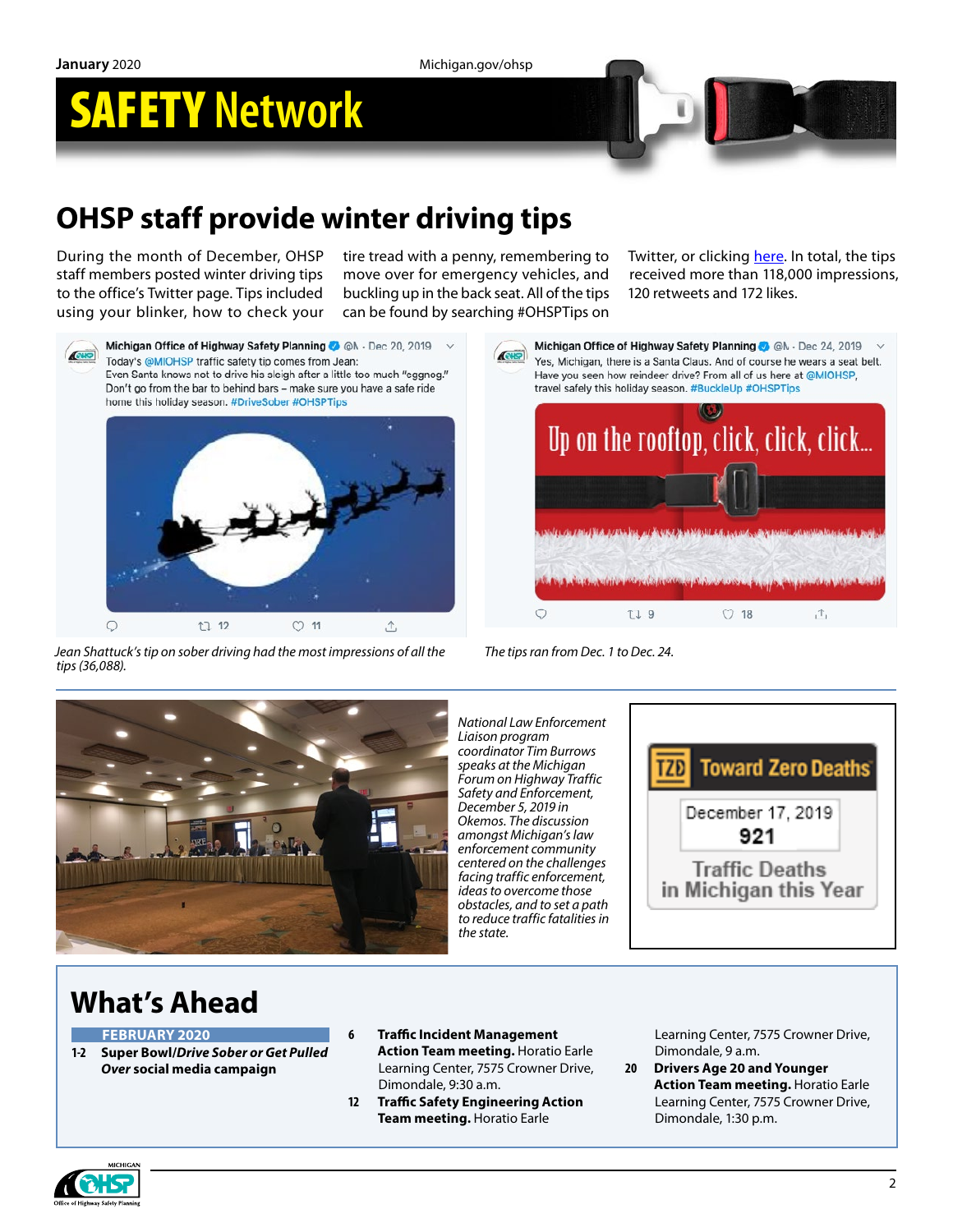# SAFETY **Network**

| County                        | <b>School</b>                                                                                                                              |
|-------------------------------|--------------------------------------------------------------------------------------------------------------------------------------------|
| Allegan County:               | Otsego                                                                                                                                     |
| <b>Barry County:</b>          | Lakewood                                                                                                                                   |
| <b>Bay County:</b>            | <b>Bay City Western</b>                                                                                                                    |
| <b>Benzie County:</b>         | <b>Benzie Central</b>                                                                                                                      |
| <b>Berrien County:</b>        | Benton Harbor                                                                                                                              |
| <b>Branch County:</b>         | Coldwater                                                                                                                                  |
| Calhoun County:               | <b>Harper Creek</b>                                                                                                                        |
| Clare-Gladwin counties:       | Clare-Gladwin Career and Technical Education Center                                                                                        |
| Delta County:                 | Escanaba                                                                                                                                   |
| Eaton County:                 | <b>Grand Ledge and Potterville</b>                                                                                                         |
| Genesee County:               | <b>Grand Blanc</b>                                                                                                                         |
| <b>Grand Traverse County:</b> | Traverse City West Senior High School                                                                                                      |
| Macomb County:                | Chippewa Valley, Dakota, Dakota Ninth Grade Center,<br>DiAnne M. Pellerin Center, Lake Shore, New Haven, and<br>Paul K. Cousino            |
| <b>Mason County:</b>          | West Shore ESD Career and Technical Education Center                                                                                       |
| <b>Midland County:</b>        | Meridian Early College High School                                                                                                         |
| Monroe County:                | Bedford Senior High School, Dundee, Monroe, and St.<br>Mary Catholic Central                                                               |
| Newaygo County:               | Newaygo                                                                                                                                    |
| Oakland County:               | Ernest W. Seaholm, Holly, Lake Orion, Lakeland,<br>Lamphere, Milford, Rochester Adams, Troy Athens, and<br>University High School-Ferndale |
| <b>Ontonagon County:</b>      | Ontonagon                                                                                                                                  |
| Presque Isle County:          | Posen                                                                                                                                      |
| Saginaw County:               | Freeland, Midland, and Swan Valley                                                                                                         |
| Sanilac County:               | Croswell-Lexington                                                                                                                         |
| St. Clair County:             | Anchor Bay, Memphis Senior High School, and Port<br>Huron Northern                                                                         |
| Tuscola County:               | Vassar                                                                                                                                     |
| <b>Washtenaw County:</b>      | Dexter, Skyline, and Ypsilanti Community High School                                                                                       |
| <b>Wayne County:</b>          | Ecorse, Fordson, John J. Pershing, John Glenn, Oscar<br>A. Carlson, Plymouth, Riverview Community, and<br>Woodhaven                        |

#### *S4SD Continued from page 1 >*

In Michigan, teens and young adults age 15-20 years old, accounted for 7.6 percent of all traffic fatalities in 2018, with 55.4 percent of those deaths being the teen driver. In addition, 9,637 teenagers and young adults were injured in motor vehicle crashes in the same year, representing 12.7 percent of all people injured in a crash.

The S4SD high schools for the 2019- 2020 school year are in the table to the left.

As part of the S4SD program, each school receives \$1,000 for students to create a teen-led traffic safety campaign to educate their fellow classmates and the community about various topics including distracted driving, seat belt use, speeding, underage drinking/impaired driving, and winter driving. Schools will submit a video or PowerPoint outlining their campaign. Those schools with the top five winning campaigns will receive a cash prize ranging from \$500-\$1,500.

Following their activities, all schools who participated in the S4SD program will have the opportunity to send students to a free hands-on driving clinic with professional driving instructors sponsored by Ford Driving Skills for Life in the spring.

For more information about S4SD, please visit [Michigan.gov/s4sd.](https://www.michigan.gov/msp/0,4643,7-123-72297_64773_58984---,00.html)



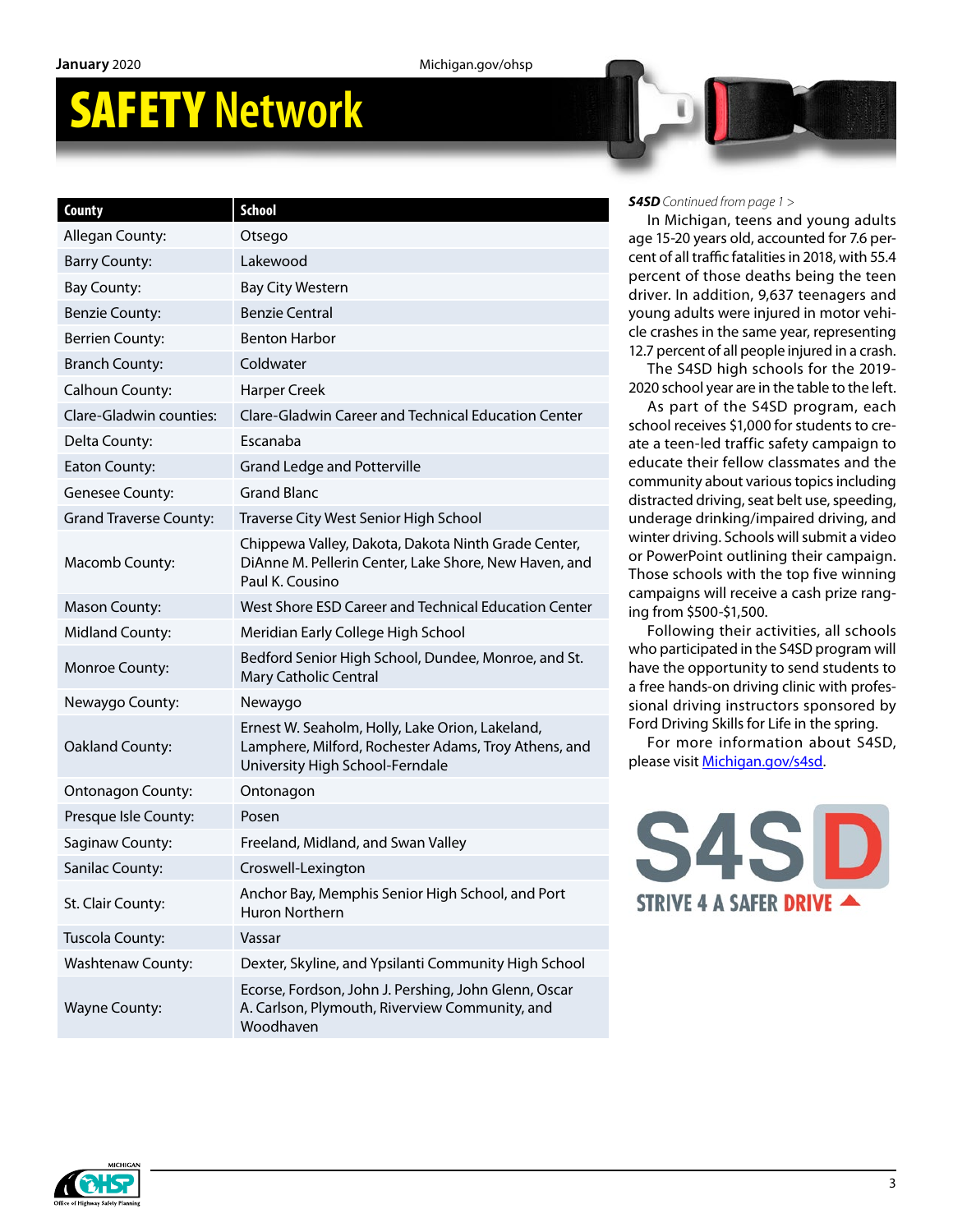## SAFETY **Network**



### **Michigan's Oral Fluid Roadside Analysis Pilot Program expands**

*By Kinga Canike and Ken Stecker*

The MSP's expanded Oral Fluid Roadside Analysis Pilot Program began on Oct. 1, 2019. It now includes participation from all drug recognition expert (DRE) officers in the state.

Commonly referred to as Phase 2, it comes almost a year after the first pilot program wrapped up in November 2018. Pursuant to Public Act 242 and 243 of 2016, the MSP conducted the first phase over a one-year period in five coun ties—Berrien, Delta, Kent, St. Clair and Washtenaw. Participating DRE officers utilized the SoToxa Mobile Test System (formerly known as the Alere DDS2) to test drivers for the presence of amphetamines, benzodiazepines, cannabis (delta 9 THC), cocaine, methamphetamines, and opiates. The SoToxa is a screening tool only. It does not provide a quantitative drug level nor does it tell an officer whether a driver is impaired.

More than 90 tests were completed dur ing the first phase of the pilot program. The MSP's goal is to have more tests per formed the second time around to better show the oral fluid instrument's reliability and accuracy in helping law enforcement officers detect drugged drivers. By includ ing all DRE officers in the state, the number of participating counties went from five to more than 50. Even though the MSP is running the program, participating DRE officers employed by county, township, and municipal police agencies are also involved.

DRE officers are police officers who have received highly specialized training that allows them to identify drivers impaired by drugs. Under the pilot program, a DRE officer may require a person to submit to a preliminary oral fluid analysis to detect the presence of a controlled substance in the person's body if the officer has proba ble cause to believe the driver is impaired

by drugs. The oral fluid sample is obtained by a mouth swab, and refusal to provide a sample is a civil infraction. Pursuant to the pilot program, a second voluntary oral fluid swab will also be taken and sent to an independent forensic laboratory to compare with the SoToxa results. Finally, the DRE officer will also secure a search warrant for blood results and administer the drug recognition 12-step evaluation protocol.

The Michigan pilot program has received national attention since it is the first state to pass legislation that imple mented roadside oral fluid testing. The legislation has been helpful in securing funding for the program. In December 2018, the Michigan Legislature approved \$626,000 for Phase 2. The pilot has received even greater attention since November 2018 when Michigan voters chose to legal ize recreational marijuana. Over the last several years, Michigan has seen a steady increase in fatal crashes involving drivers impaired by drugs. In 2018, there were 247 drug-involved traffic fatalities.

*For more information on this article and PAAM training programs, contact Kenneth Stecker or Kinga Canike, Traffic Safety Resource Prosecutors, at 517-334-6060 or e-mail at steckerk@michigan.gov or can ikek@michigan.gov. Please consult your prosecutor before adopting practices sug gested by this article. Discuss your practices that relate to this article with your command ing officers, police legal advisors, and the prosecuting attorney before changing your practice.*



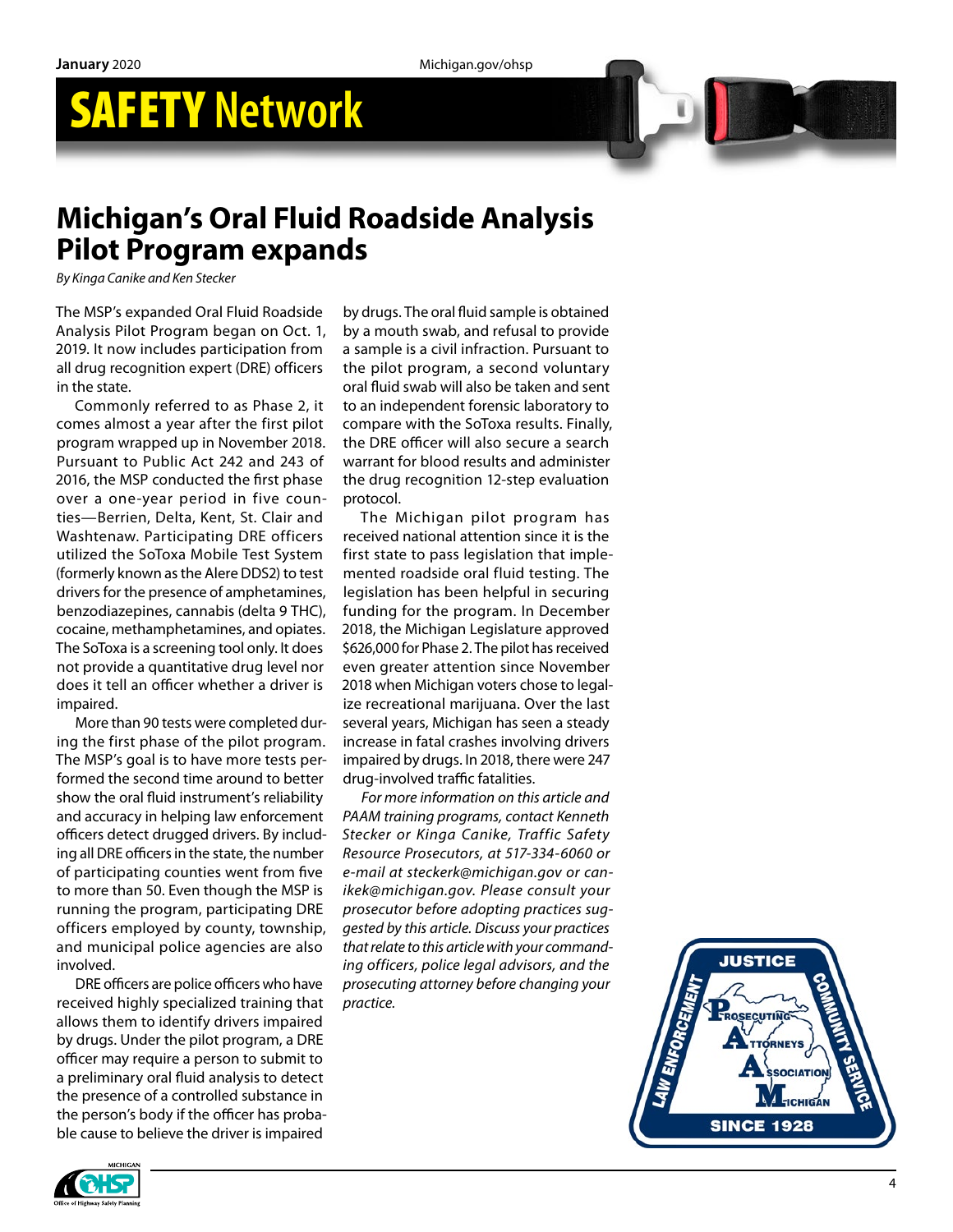## SAFETY **Network**

### **Bidding now open for CMV driver training management**

The Michigan Department of Technology, Management and Budget is requesting proposals for program management services for the Commercial Motor Vehicle (CMV) safety training and education program (RFP No. 200000000514). Proposals are due by 3 p.m. on Thursday, March 19. The deadline for bidders to submit questions regarding this program is 3 p.m. on Wednesday, February 19.

The project, funded through a grant from the Michigan Truck Safety Commission (MTSC) offers free CMV safety training to CMV drivers and the trucking industry in Michigan. This is not a trucking school but is for existing CMV drivers. In the past, courses have included fatigued driving, updates to federal and state laws, and securing loads.

The MTSC was established by **Public Act** [348 of 1988](https://gcc01.safelinks.protection.outlook.com/?url=http%3A%2F%2Fwww.michigan.gov%2Fmsp%2F0%2C4643%2C7-123-1579_1665-13693--%2C00.html&data=02%7C01%7CRossJ7%40michigan.gov%7C8a7bcffecdc34264839508d78f91baa1%7Cd5fb7087377742ad966a892ef47225d1%7C0%7C0%7C637135728364995647&sdata=6Mrzall90bgrwmATfpfLOIXyDtMv1u0Z59nzeRBLcwM%3D&reserved=0) to reduce fatalities resulting from CMV crashes. The act also established the Truck Safety Fund which funds activities of the MTSC through CMV safety programs.

The MTSC is committed to enhancing CMV safety by providing CMV drivers and motor carrier companies with CMV safety training and education, heightening all drivers' awareness of the operational characteristics and limitations of CMVs, initiating data collection and research, and supporting enforcement of motor carrier safety laws.

The mission of the MTSC is accomplished through two primary grants. One is for offering a CMV safety training and education program. The other is the MSP Commercial Vehicle Enforcement Division, which provides the enforcement of CMV truck safety laws. Additional grants are occasionally awarded for CMV research and other CMV safety activities.

To submit a proposal, ask questions, or for more information, go to [www.michigan.](http://www.michigan.gov/sigmavss) [gov/sigmavss.](http://www.michigan.gov/sigmavss) You can also call 517-284- 0540 or email [DMB-vendor@michigan.gov](mailto:DMB-vendor@michigan.gov).





KELLOGG HOTEL & CONFERENCE CENTER, EAST LANSING, MICHIGAN



*At a staff meeting in November, Lt. Col. Thomas Sands recognized Julie Roth of the OHSP financial section for 15 years of service with the MSP.*

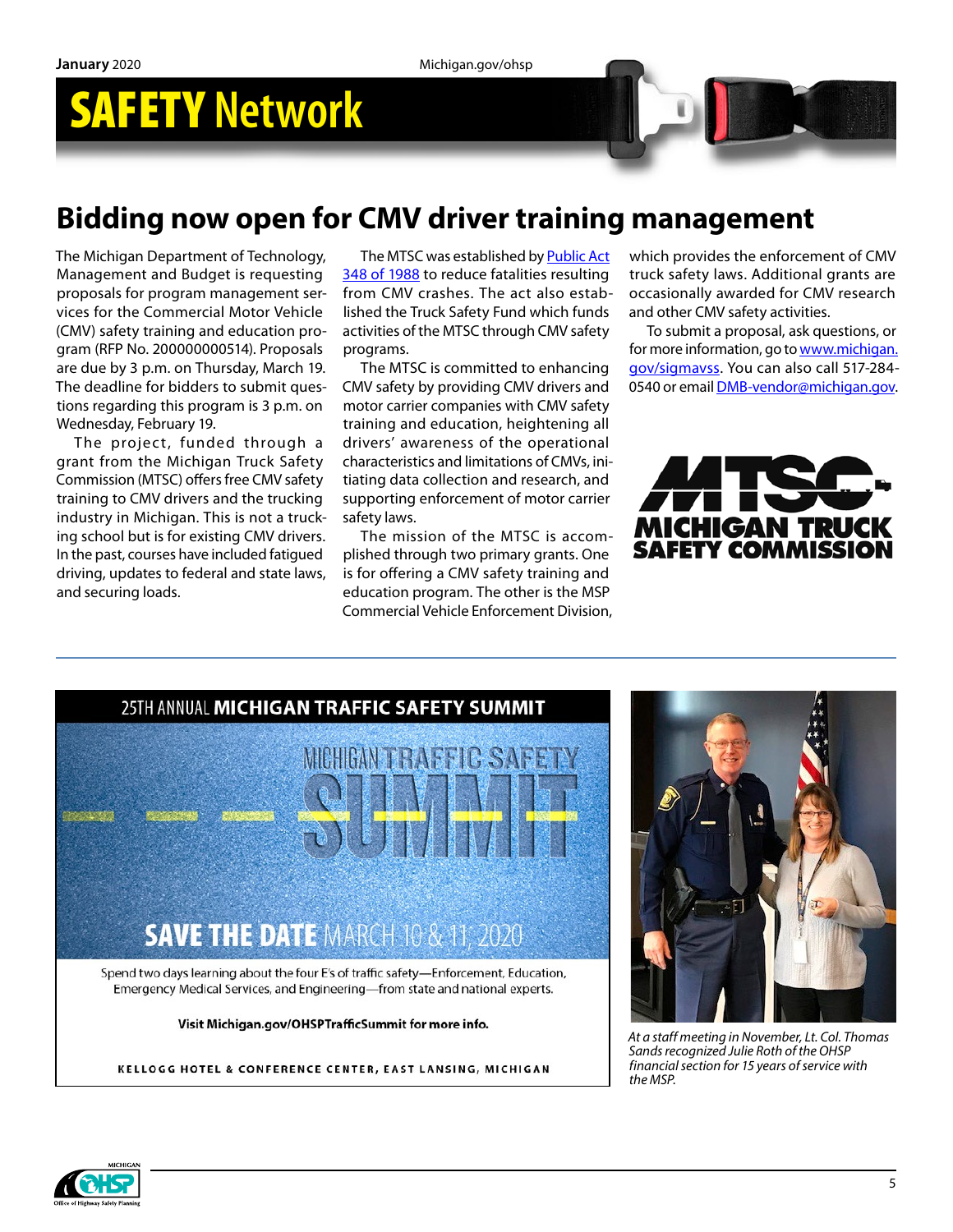

### **Instructors needed for motorcycle rider education classes**

In 2019, nearly 11,000 people enrolled in a Michigan motorcycle rider education class. There are about 200 RiderCoaches in the state, all who make a difference by helping people learn to ride or acquire new skills. Training sponsors across the state are looking for motorcyclists to become instructors of those classes in 2020. Instructors, or "RiderCoaches," can earn between \$24 - \$35 per hour, working for local training sponsors. The most immediate need for RiderCoaches is at the Grand Rapids Community College and Schoolcraft College/Detroit Metro Consortium range locations.

To become a certified Motorcycle Safety Foundation RiderCoach in Michigan, you must meet the following criteria:

- Be at least 18 years old.
- Have passed a Basic RiderCourse (BRC), the beginning motorcycle class within the last year.
- Have held a motorcycle endorsement for at least one year.
- Possess a good driving record.
- Pass a criminal background check.
- Obtain a sponsorship with an approved public or private motorcycle safety course provider (providers are [located throughout the state\)](https://www.michigan.gov/sos/0,4670,7-127-1627_46351_61092---,00.html).
- Successfully complete the RiderCoach Prep Course.

The fee for a RiderCoach Prep Course is \$75 and includes the materials required for the course. RiderCoach candidates will spend a minimum of 80 hours in the classroom and on the motorcycle riding range. Participants must attend every session, pass a riding-skills test, and pass a knowledge test. They will learn how to effectively instruct and evaluate students in the classroom and on the range and will be required to teach a basic motorcycle safety class under the supervision of an experienced instructor.

In addition to the BRC, the state offers a BRC 2, a Returning Rider Basic RiderCourse, an Advanced RiderCourse (ARC), and a 3-Wheel Basic RiderCourse.

Funding for the training of riders and coaches comes in part from grants administered by the OHSP. In 2019, nearly \$50,000 was spent on training 188 students in 10 ARC classes and training 29 new RiderCoaches in four BRC RiderCoach Prep Sessions.